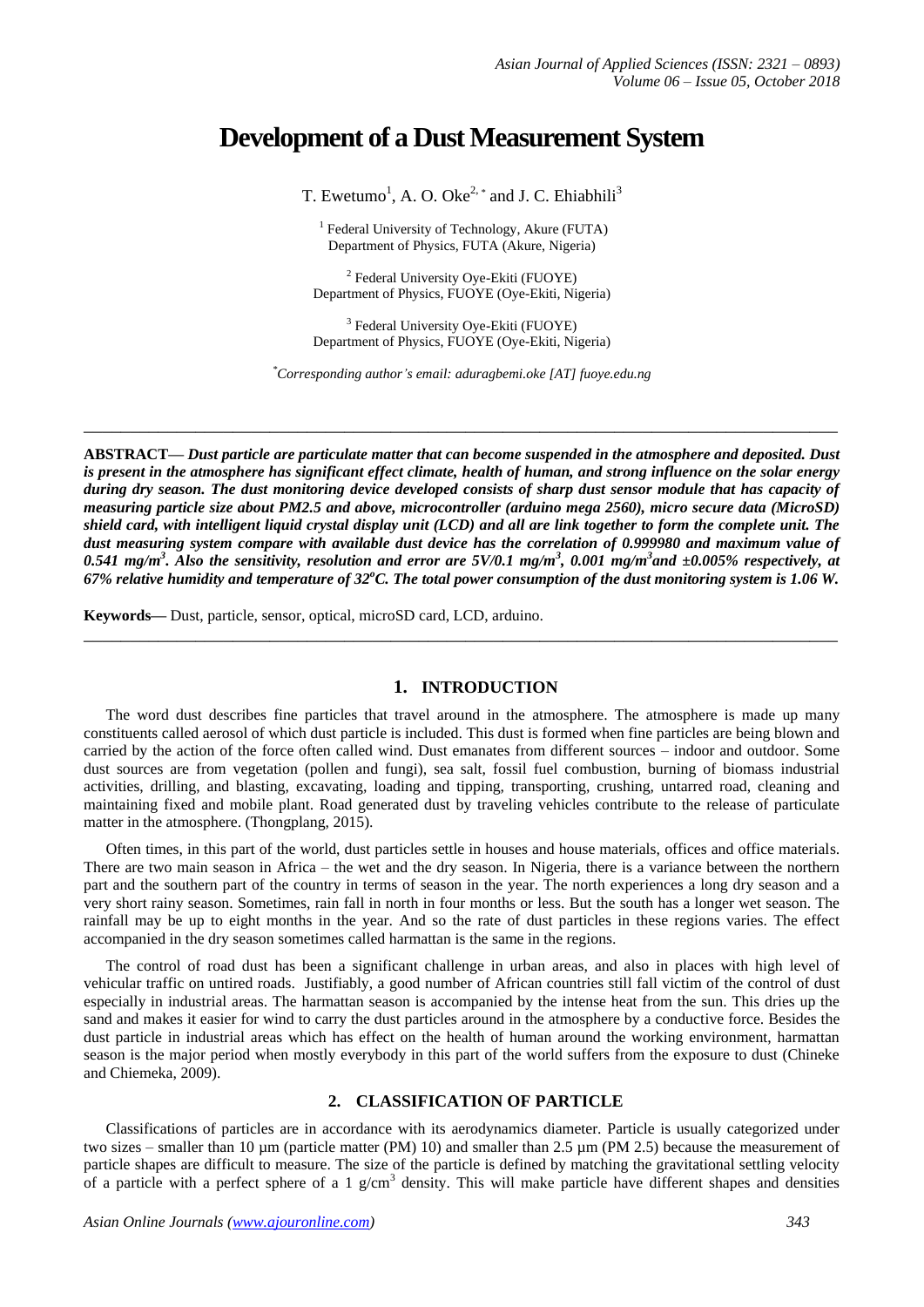because of different sphere sizes. An ideal sphere was chosen to limit the complexity of particles taking it to be homogeneous sphere having an ideal aerodynamics diameter which is the permissible (Geiling et al., 2011). World Health Organization (WHO) and United State of America (USA) Environmental Protection Agency (EPA) opined that particles affect more people worldwide than any other pollutant.

## **3. HAZARD EFFECTS OF DUST PARTICLES**

Dust particles with smaller densities have the propensity to stay longer and travel in the air as compared with particles with bigger densities. The particles may be inhaled through the mouth and nose easily which if left uncheck may pose serious public health hazard; increasing breathing problem; damaging lung tissue. Dust particle can reduce visibility and hamper road safety. Work activities like construction, building, demolition, quarry and maintaining services generates respirable dust particle. Inhalation of respirable dust particle is known to cause a disease called silicosis and cancer and it is thought to contribute to a condition known as chronic obstructive pulmonary disease (Thongplang 2015; Peter, 2011; Technical fact sheet, 2010).

### **4. METHODOLOGY**

The Sharp dust sensor uses electro-optical sensing method to detect the presence of dust. A light detector (photodiode) detects a deflected light by light emitter diode. The amount of light deflected correspond to the density of dust. Equation 1 relates the relationship between light transmission and the dust concentration *c* according to Lambert-Beer's law (Mokhloss, 2012).

$$
I = I_0 \cdot e^{-\varepsilon.c.l} \tag{1}
$$

Where:

 $I_0$  = initial intensity

 $I =$  resulting intensity of the light beam

 $\varepsilon$  = coefficient of extinction (a specific constant accounting for dust type and application)

*l* = distance

*c* = dust concentration

#### *4.1 Instrument Development*

The sharp dust sensor module has six (6) connector pins. Figure 1 shows the internal circuit diagram of Sharp dust sensor. The Pin 5 (Vo) produces a voltage that is equal to the amount of dust particles passing through the hole. The pin 5 was connected to an arduino microcontroller with a micro Secure Data (SD) card shield and liquid crystal display (LCD) screen for processing, storage and LCD display magnitude of dust density respectively. The arduino was programmed to link the LCD and store the dust density to be collected using C programming language. The output pin of the Sharp dust sensor (Vo) was connected to one of the analog pin of the arduino microcontroller.

A 9V rechargeable battery and power supply was designed for the system with a power switch to control when it is ON and OFF. The designed power supply was connected to the Vin of the arduino mega 2560 to power the arduino. The Vin of the arduino mega 2560 was designed to handle voltages between 7V and 12V. The Sharp dust sensor and LCD was powered via the 5V power section of the arduino. The dust sensor is housed in black case to shield the sensor from humidity, radiation and temperature. A 7 inch plastics rod which was used to raise the sensor above the case containing all other circuit component as shown in Figure 2. The plastic case houses the arduino mega 2560 microcontroller, LCD microSD shield, rechargeable battery and power switch. The dust optical sensor is positioned outside at that height for proper exposure to air around the environment.



**Figure 1: Internal circuitry of Sharp dust sensor Figure 2: Dust measurement device**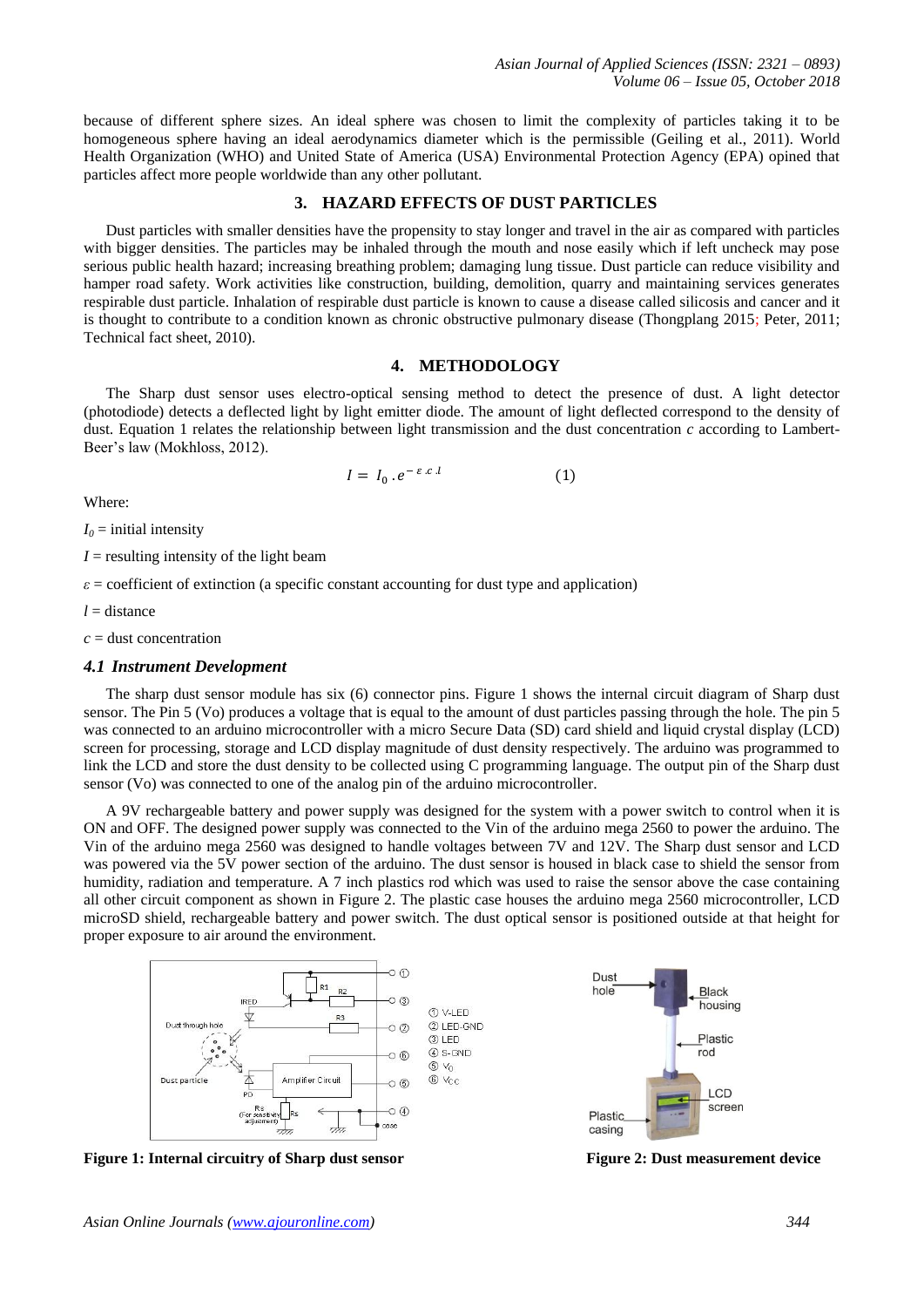#### *4.2 Test and Calibration of the Instrument*

The Dust Instrument was tested for response by blowing the dust towards the sensing point of the sensor and the value displayed on the LCD screen increases as the blowing speed increase and vice versa. The dust measuring instrument was calibrated using the sensitivity of a known sensor  $(0.5 \text{V}/0.1 \text{mg/m}^3)$ . The output voltage ranges from 0.9V without dust  $(0mg/m<sup>3</sup>)$  to 3.2V at maximum of 0.541mg/m<sup>3</sup>. Using arduino ADC  $0 - 5V$ , Vin  $-0.9 = 0$ ;

$$
dust density = \frac{(Vin - 0.9)V}{sensitivity}
$$
 (2)

dust density = 
$$
\frac{(Vin - 0.9)V}{0.5V/0.1mg/m^3}
$$
 =  $\left(\frac{(Vin - 0.9)}{5}\right) \frac{mg}{m^3}$  = 0.2Vin - 0.18 (3)

The dust measuring instrument built was compared with commercially available dust instrument (Dust Particle Measuring Device PCE-MPC10). The result of the measurement obtained is shown on table 1 and figure 3 shows the graph of comparison between the two dust instruments. The graph follows the same trend and the correlation obtained was 0.999980 which shows good agreement and performance of the dust measuring device is up to standard. At temperature 32<sup>0</sup>C and relative humidity 65%, error estimated was  $\pm 0.005$ %. The resolution is  $0.001$ mg/m<sup>3</sup>. The range of measurement is between 0 to 0.541 mg/m<sup>3</sup>. (Application note of Sharp Dust Sensor).

The dust density equation was computed on the arduino sketch using C programming language. The mg/m<sup>3</sup> value was multiplied by 1000 for conversion to  $\mu$ g/m<sup>3</sup>. The dust density was programmed to be displayed on the LCD and at the same time stored on the microSD card every one minute interval.

**Table 1:** Dust density comparison measurement between developed instrument and Dust Particle Measuring Device PCE-MPC10

| Time (mins)    | Developed instrument $(\mu g/m^3)$ | PCE-MPC10 $(\mu g/m^3)$ |
|----------------|------------------------------------|-------------------------|
| 1              | 51.9143                            | 51.90                   |
| $\overline{2}$ | 42.8134                            | 42.77                   |
| 3              | 88.4507                            | 88.43                   |
| 4              | 64.3555                            | 64.36                   |
| 5              | 60.2051                            | 60.21                   |
| 6              | 59.3750                            | 59.38                   |
| $\overline{7}$ | 49.4141                            | 49.41                   |
| 8              | 58.5449                            | 58.54                   |
| 9              | 57.7248                            | 57.71                   |
| 10             | 55.2246                            | 55.22                   |
| 11             | 48.5484                            | 48.58                   |
| 12             | 61.0352                            | 61.04                   |
| 13             | 57.7248                            | 57.71                   |
| 14             | 49.4042                            | 49.41                   |
| 15             | 56.8778                            | 56.88                   |
| 16             | 66.0156                            | 66.02                   |
| 17             | 46.0938                            | 46.09                   |
| 18             | 41.9534                            | 41.94                   |
| 19             | 59.3750                            | 59.38                   |
| 20             | 62.8953                            | 62.70                   |
| 21             | 47.8639                            | 47.75                   |
| 22             | 49.4042                            | 49.41                   |
| 23             | 52.8344                            | 52.73                   |
| 24             | 50.3441                            | 50.24                   |
| 25             | 65.1879                            | 65.19                   |
| 26             | 61.1352                            | 61.04                   |
| 27             | 56.1047                            | 56.05                   |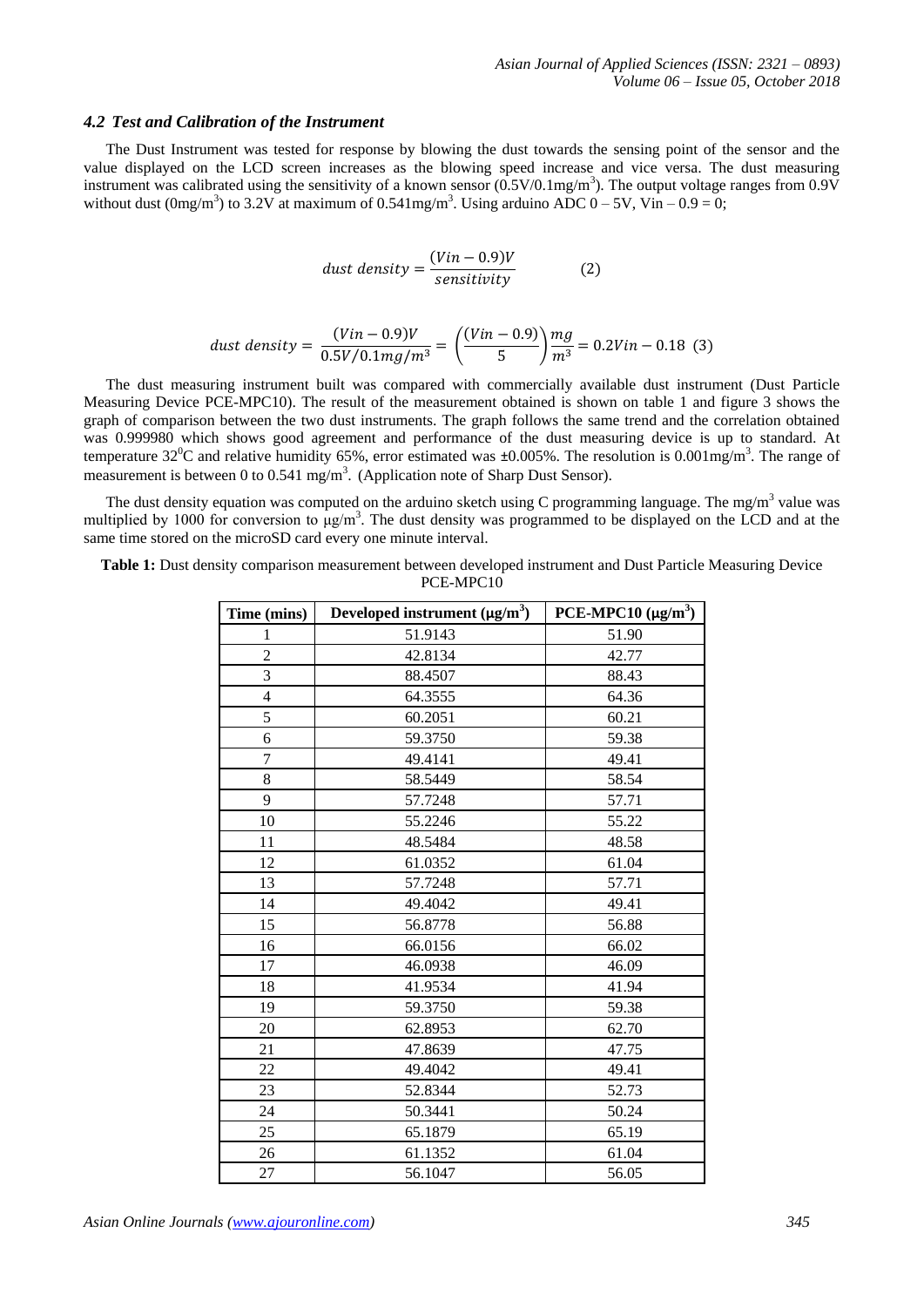*Asian Journal of Applied Sciences (ISSN: 2321 – 0893) Volume 06 – Issue 05, October 2018*



**Figure 3: Correlation graph of the developed sensor**

## **5. RESULT AND DISCUSSION**

The dust instrument examination performance was carried out. It was found that the dust instrument measured from 0 to 0.541mg/m<sup>3</sup> with resolution of 0.001mg/m<sup>3</sup>. It has minima error of  $\pm 0.005\%$  and when compared with other dust instrument, the correlation is 0.999980 which is closed to unity and response time is 0.1µs that is fast logging system. Also, the dust instrument was used to carryout measurement at various location and the results shows positively safe area and are that needed improvement to reduce dust effect on the habitant in the near future. See figures 4 and 5.



**Figure 4: The graph of dust density of a room at Oye-Ekiti 13th October 2017, 7.30pm to 8:0pm**



**Figure 5: The graph of dust density taking in a vehicle Ibadan to Ife, 5th November 2017. 1pm to 2.30pm**